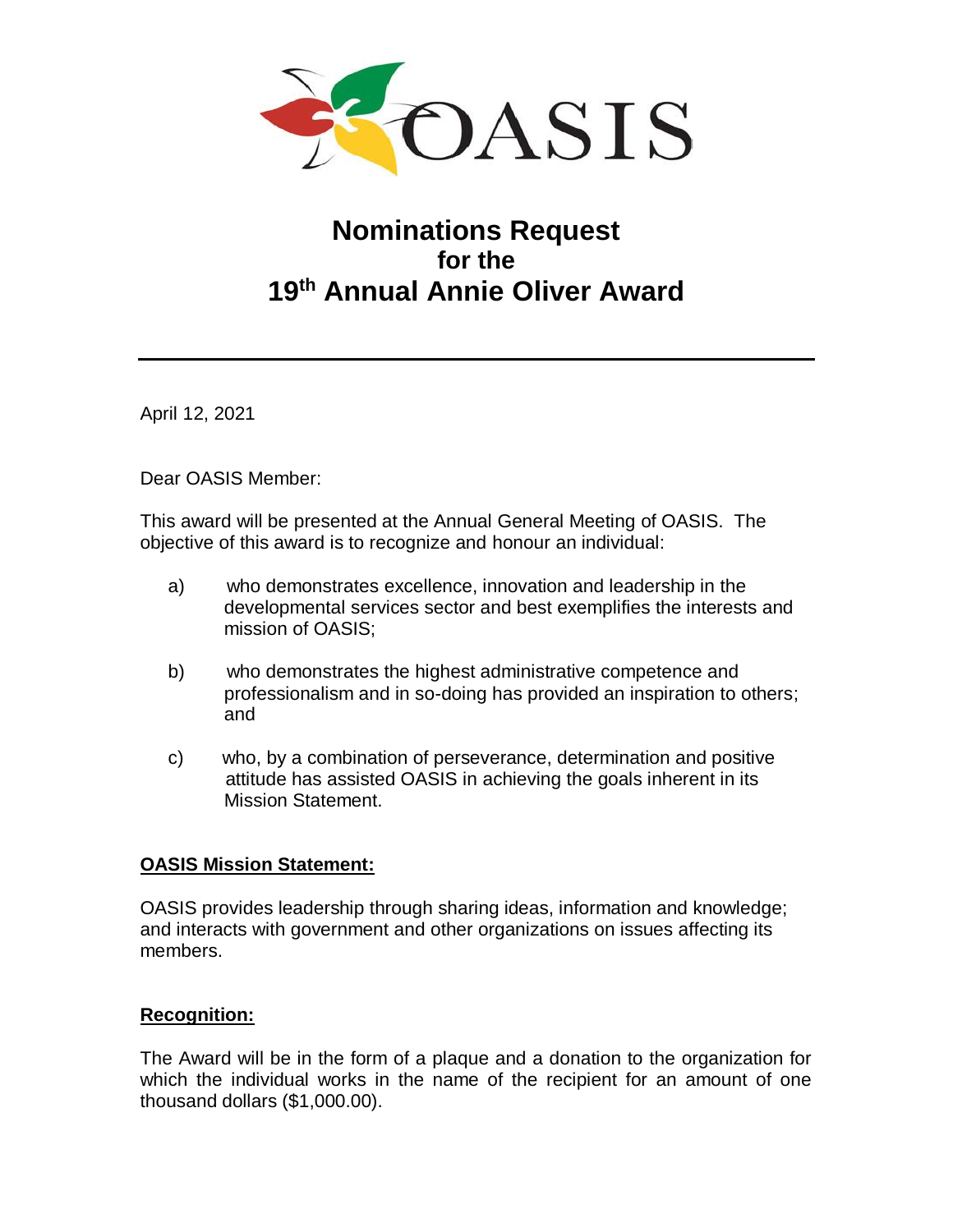# **Information About the Person for Whom This Award is Named:**

Annie Oliver was the first President of OASIS. Annie accepted responsibility for the leadership of a new organization, the goal of which was to provide services to and promote the interests of agencies that serve people with developmental disabilities and their families. From a base of six agencies at its inception in 1996, she helped to develop an influential organization that now has over 195 members. She is a leader, who used her intelligence, organizational skills, common sense and good humor to steer the evolution of OASIS from its fledgling stage to maturity. She remains an emissary of good-will for OASIS and an example to all of us. The recipients of this award, named in her honour, follow in her footsteps, perpetuating the highest standards of integrity and dedication to enabling the best quality services and supports for people with developmental disabilities.

Please complete the attached Nomination Form and submit it to the Secretary of the OASIS Board of Directors by **May 14, 2021 by 4:00pm.**

Nominations are to be marked *"19th Annual Annie Oliver Award"*

## *c/o* **Norma Lamont**

Secretary, OASIS c/o The Participation House Project (Durham Region) 55 Gordon Street Whtiby, ON L1N 0J2

Thank you in advance for participating in honouring someone deserving of this prestigious recognition.

Yours truly

Norma Lamont **Secretary** Annie Oliver Award Selection Committee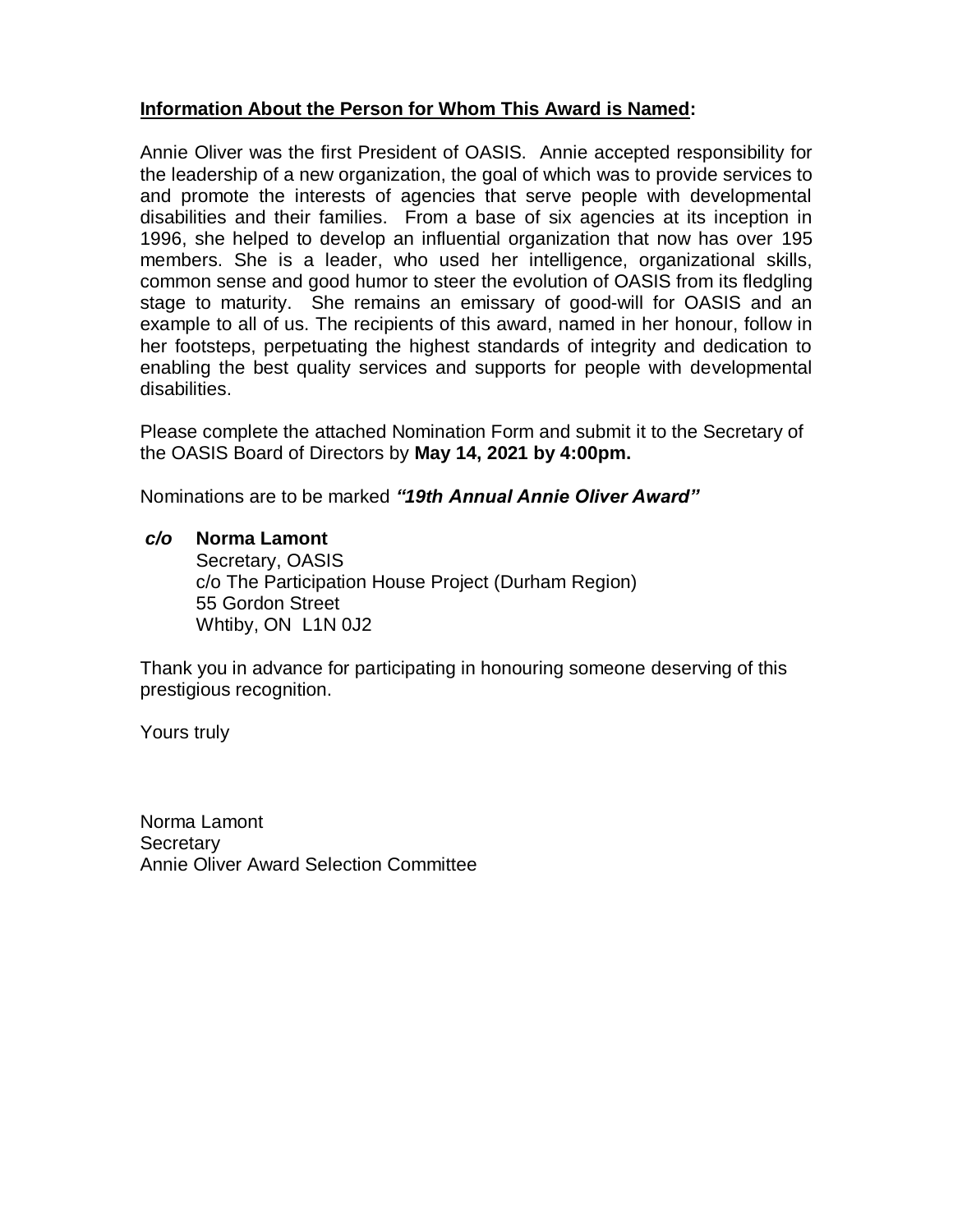# **NOMINATION PROCESS**:

- 1. The attached Nomination Form must be completed and signed by the person making the nomination.
- 2. Nominations will be accepted by the Secretary of OASIS until **Friday, May 14, 2021 at 4:00 pm.**
- 3. The Selection Committee will be composed of the President, Past-President, Vice-President/Executive Director, Vice-President/ Volunteer, and Secretary. In the event of a conflict of interest affecting a member(s) of the committee, they will excuse themselves and the Member-at-Large on the Executive Committee and/or another Board Member will be assigned who is without conflict.
- 4. The Selection Committee's decision is final and will not be made known until the award is presented at the Annual General Meeting in June 2021, *unless* to ensure the attendance of the recipient the person or representative of the organization needs to be notified in confidence prior to the AGM.
- 5. It shall be the responsibility of the Secretary to ensure the plaque is appropriately lettered and that the Treasurer is asked to provide a cheque to the appropriate agency to be provided along with the award to the recipient.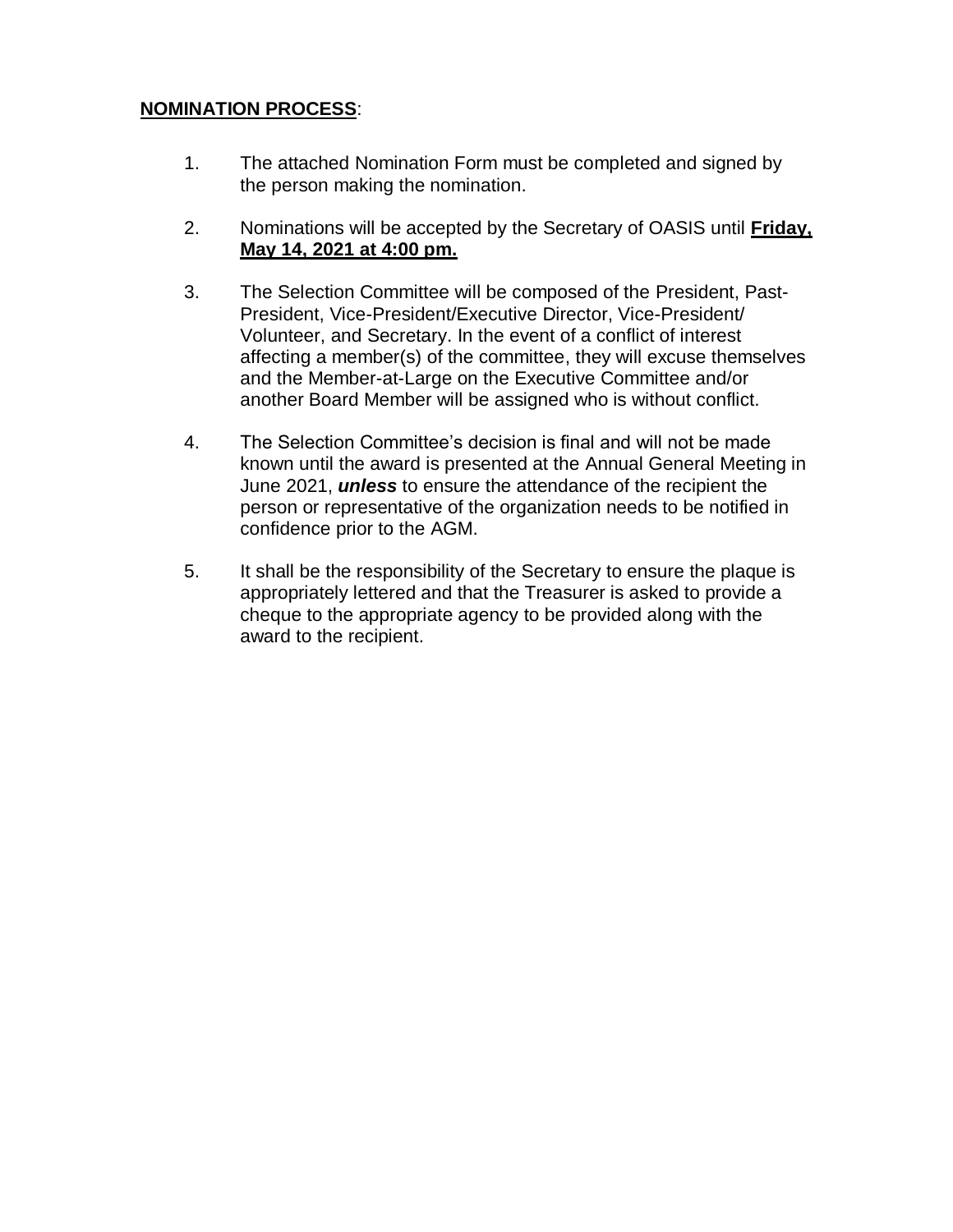

# **The Annie Oliver Award 2020**

I/We nominate the following individual for the 2021 Annie Oliver Award:

(Name)

(Organization to receive the donation)

Please complete the following to outline why this person is deserving of this award:

**\_\_\_\_\_\_\_\_\_\_\_\_\_\_\_\_\_\_\_\_\_\_\_\_\_\_\_\_\_\_\_\_\_\_\_\_\_\_\_\_\_\_\_\_\_\_\_\_\_\_\_\_\_\_\_\_\_\_\_\_\_\_\_\_**

a) The person demonstrates excellence, innovation and leadership in the developmental services sector and best exemplifies the interests and mission of OASIS in the following ways;

b) He/She has demonstrated the highest administrative competence and professionalism and in so-doing has provided an inspiration to others by:

c) He /She has assisted OASIS in achieving the goals inherent in its Mission Statement.